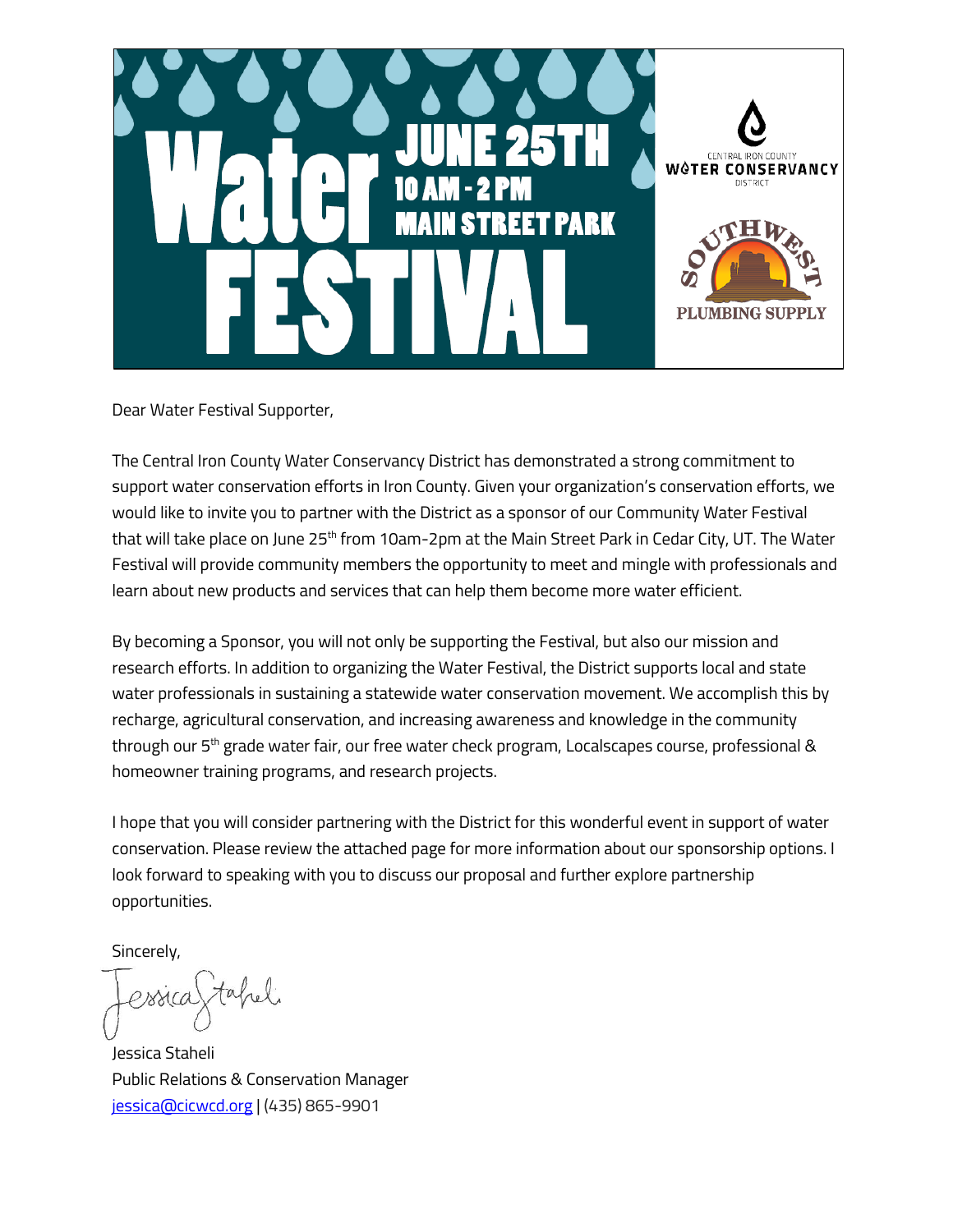

## **\$1000 Big Wave Lunch Sponsor**

The Big Wave Lunch Sponsorship delivers the highest visibility possible and provides ample business exposure by aligning your brand with the Festival as a promotional lunch partner. This package includes everything listed in the Summer Storm Sponsorship packages below: social media mentions; free vendor space; logo on event poster; website exposure; logo on event sponsorship banner. In addition, your company will be mentioned on a radio advertisement and will be showcased during lunch. We'll also include your business logo on our lunch signage.

## **\$500 Summer Storm Sponsorship**

The Summer Storm Sponsorship provides sufficient exposure by aligning your brand with the festival as a promotional partner. To show our thanks we'll include your business logo on our social media. We'll also include everything listed in the Rain Dance Sponsorship packages below: free vendor space; logo on event poster; website exposure; logo on event sponsorship banner.

## **\$250 Rain Dance Sponsorship**

The Rain Dance Sponsorship provides promotional exposure by aligning your brand with the festival as a promotional partner. To show our thanks we'll include a color image of your company's business logo on our festival poster (distributed & posted in local businesses); your logo will be printed on the large sponsorship banner located at the event; your logo (linked to your company's web page) will appear on the event web page; finally, we'll include a complimentary vendor booth space.

## **\$100 Friend of the Festival**

This is a great option for anyone interested in supporting the Festival. To say thank you for your generosity we'll add your name to our sponsorship banner that will be displayed at the Festival. We'll also include a complimentary vendor booth space.